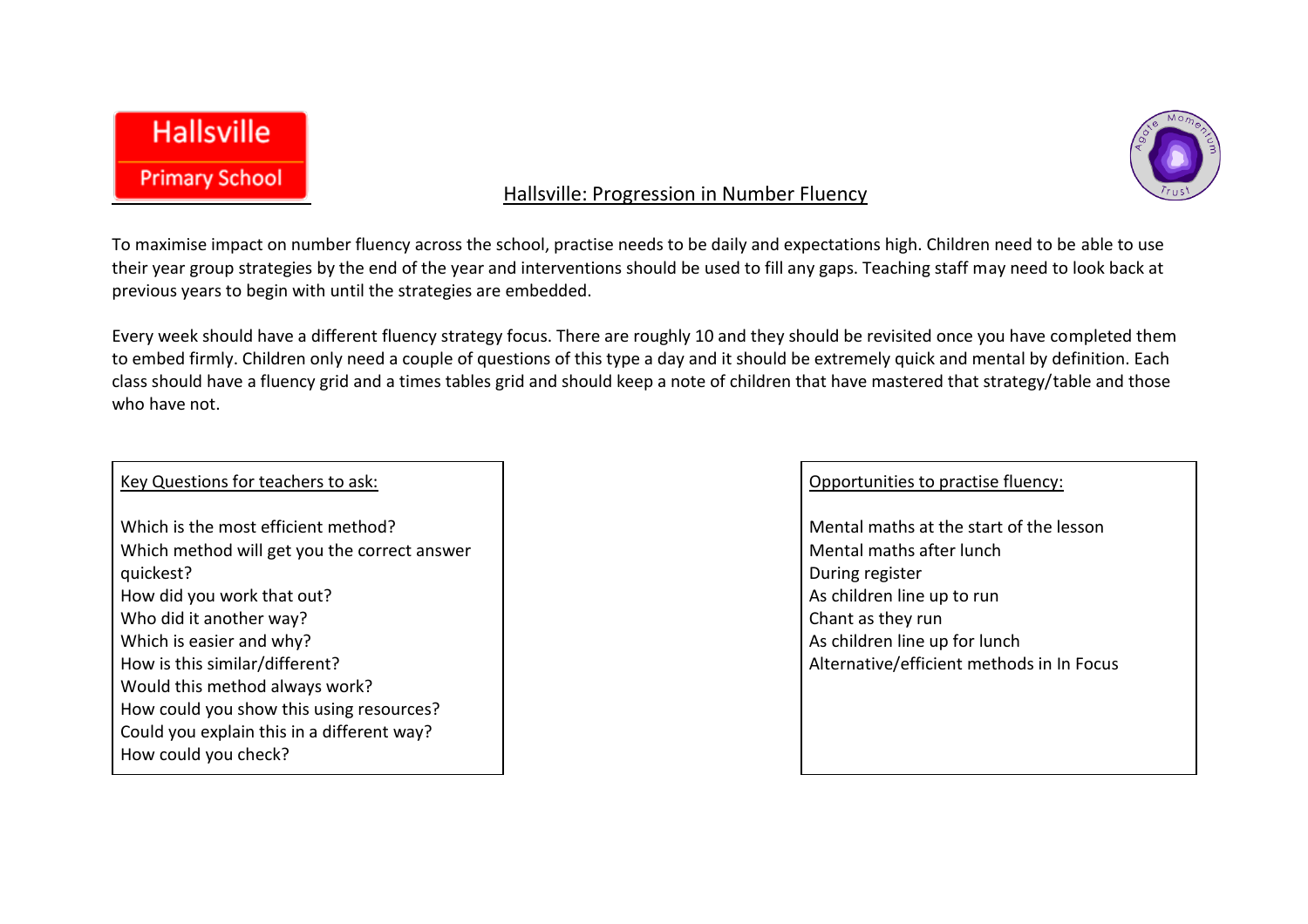## Helpful Links

<https://nrich.maths.org/10624>What is fluency? Useful N-rich links

<http://www.sharingbestpractice.camden.gov.uk/case-study/number-fluency/>Number fluency case study

[https://www.kenkenpuzzle.com/?redirected=1#](https://www.kenkenpuzzle.com/?redirected=1) 4 operations and times table activity

<https://www.twinkl.co.uk/resources/ks1-maths-resources-year-1> NC fluency links and activities KS1 <https://www.twinkl.co.uk/resources/ks2-maths-2014-year-3> NC fluency links and activities KS2 <https://www.theschoolrun.com/what-are-number-facts> Teaching number facts ideas

# **What is fluency?**

The first thing to say is that fluency is not only about number – there are other areas of the curriculum where fluency is important. However it's probably sensible to acknowledge that number is by far the largest part of the primary curriculum, so in this article we'll concentrate on that. We're not the only nation to take a recent interest in this – in the US the new standards have quite a lot to say about being fluent: *Students exhibit computational fluency when they demonstrate flexibility in the computational methods they choose, understand and can explain these methods, and produce accurate answers efficiently.*

Russell (2000) spells this out in more detail and suggests that fluency consists of three elements:

**Efficiency** - this implies that children do not get bogged down in too many steps or lose track of the logic of the strategy. An efficient strategy is one that the student can carry out easily, keeping track of sub-problems and making use of intermediate results to solve the problem.

**Accuracy** depends on several aspects of the problem-solving process, among them careful recording, knowledge of number facts and other important number relationships, and double-checking results.

**Flexibility** requires the knowledge of more than one approach to solving a particular kind of problem, such as two-digit multiplication. Students need to be flexible in order to choose an appropriate strategy for the numbers involved, and also be able to use one method to solve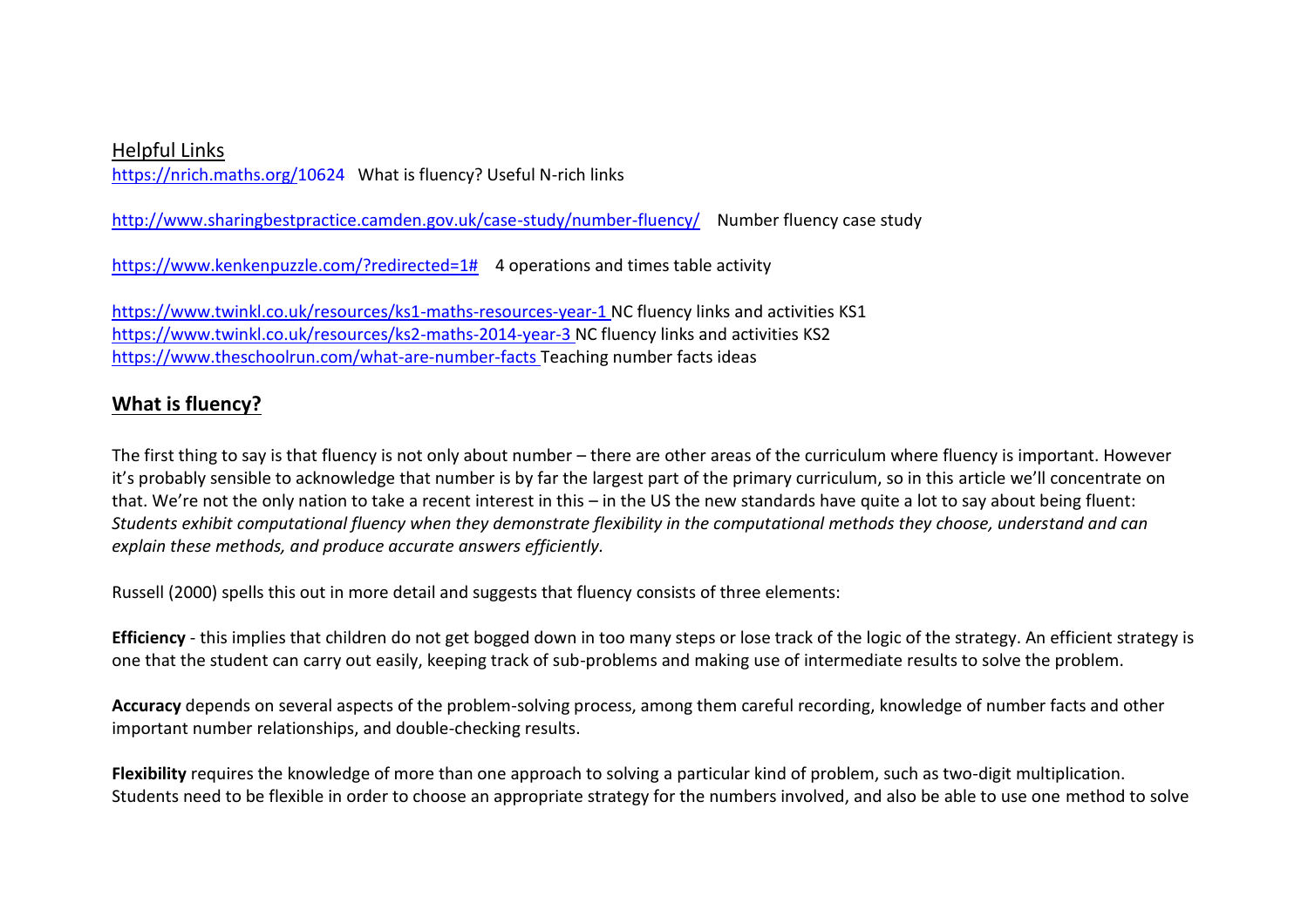a problem and another method to check the results.

Rather than mechanical repetition, fluency promotes mental agility and intelligent practice: this can be achieved through varying activities and utilising questioning that requires children to think more deeply and so develop their understanding.

This builds children's confidence and equips them with the tools necessary to access more challenging maths problems. Rather than relying heavily on remembering a specific procedure, children are able to draw on a wider set of tools to solve a problem. This creates a web of connected mathematical relationships which are more likely to remain in a child's long-term memory than procedural processes.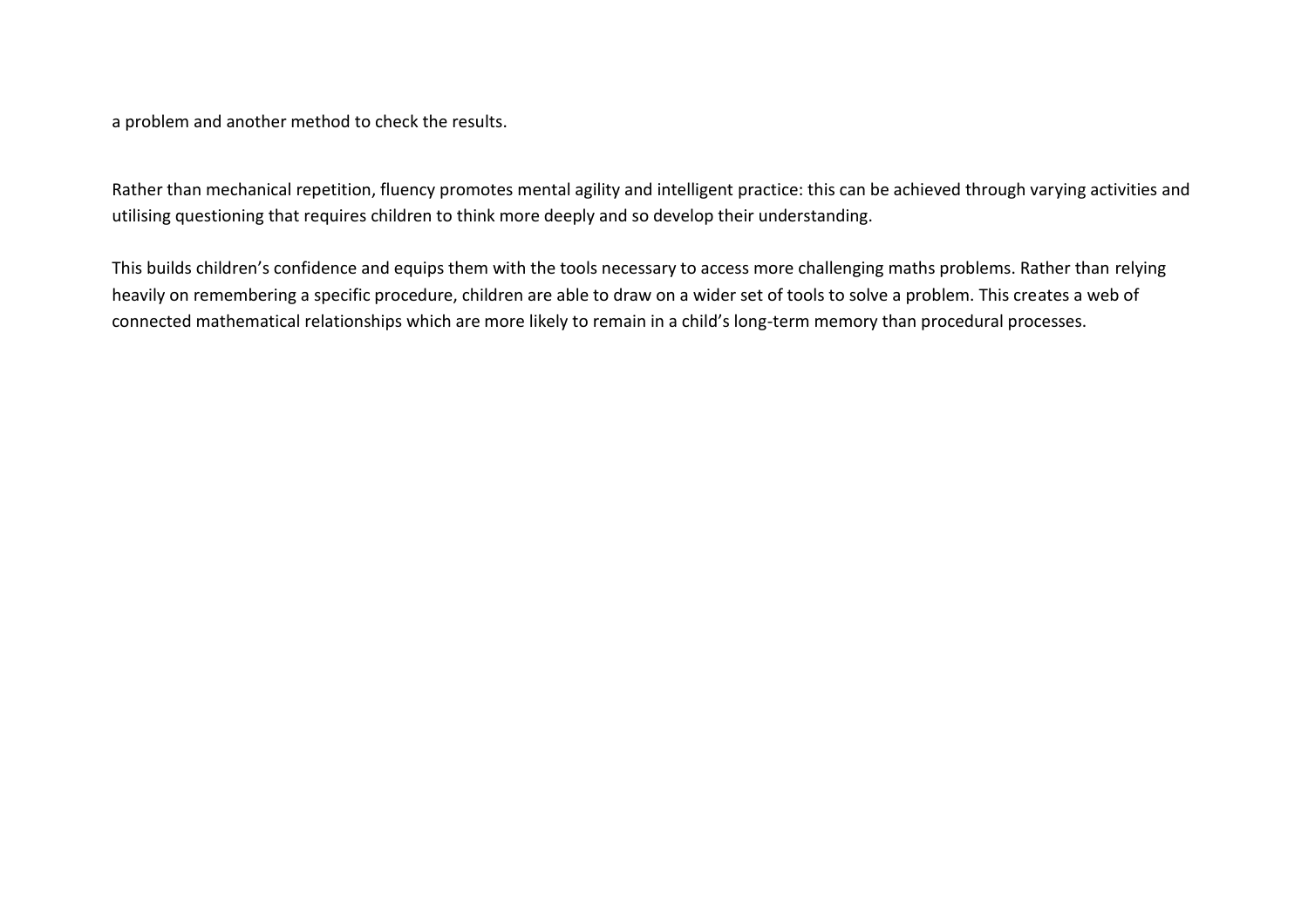| Year 1 Number Fluency Expectations                                 |                                                                                  |
|--------------------------------------------------------------------|----------------------------------------------------------------------------------|
| <b>National Curriculum Expectations</b>                            | <b>Mental Calculation Strategies</b>                                             |
|                                                                    | a) Counting forwards and backwards in ones or twos                               |
| Pupils should be taught to:                                        | 4 + 8 count on in ones from 4 or count on in ones from 8                         |
| -count to and across 100, forwards and backwards, beginning with 0 | $7 - 3$ count back in ones from 7                                                |
| or 1, or from any given number                                     | $13 + 4$ count on from 13                                                        |
| -count, read and write numbers to 100 in numerals; count in        | 15 - 3 count back in ones from 15                                                |
| multiples of twos, fives and tens                                  | $18 - 6$ count back in twos                                                      |
| -given a number, identify one more and one less                    | b) Reordering by putting the larger number first                                 |
| -represent and use number bonds and related subtraction facts      | $2 + 7 = 7 + 2$                                                                  |
| within 20                                                          | $5 + 13 = 13 + 5$                                                                |
| -add and subtract one-digit and two-digit numbers to 20, including | c) Reordering to find number bonds                                               |
| zero                                                               | $3 + 4 + 7 = 3 + 7 + 4$                                                          |
|                                                                    | d) Compensating to add 9                                                         |
|                                                                    | $5 + 9 = 5 + 10 - 1$                                                             |
| <b>Times Tables</b>                                                | e) Using Near Doubles                                                            |
| 1,2,5,10                                                           | 5 + 6 is double 5 and add 1 or double 6 and subtract 1                           |
|                                                                    | f) Bridging through 10 and later 20 when adding a single-digit number            |
| Fluency check:                                                     | $17 + 6 = 17 + 3 + 3$                                                            |
|                                                                    | g) Use patterns of similar calculations                                          |
| $15 + 20$                                                          | 7+ 8 is 15 so 27 + 18 will have 5 ones                                           |
| $7 = -9$                                                           | h) Estimating for checking                                                       |
| $9 + 13$                                                           | Know that 7 + 9 will be between 10 and 20                                        |
| $6 + 2 + \_ = 10$                                                  | Know that doubled numbers will be even, numbers multiplied by 5 will have 5 or 0 |
|                                                                    | in ones column                                                                   |
|                                                                    | i) Know number bonds for all numbers up to 10                                    |
|                                                                    | $7 = 1 + 6 = 2 + 5 = 3 + 4 = 4 + 3 = 5 + 2 = 6 + 1$                              |
|                                                                    |                                                                                  |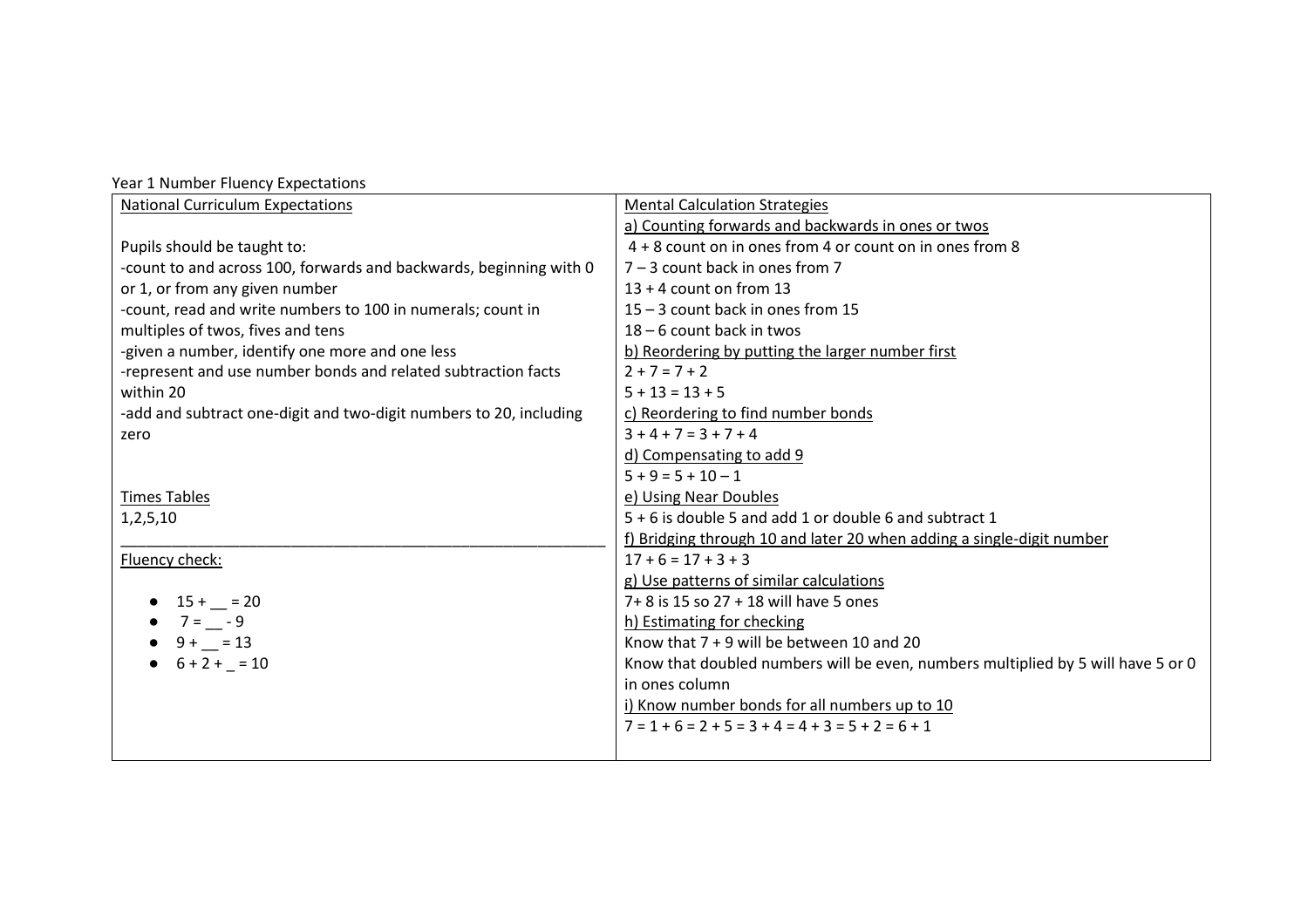| Year 2 Number Fluency Expectations                         |                                                                                 |
|------------------------------------------------------------|---------------------------------------------------------------------------------|
| <b>National Curriculum Expectations</b>                    | <b>Mental Calculation Strategies</b>                                            |
| -count in steps of 2, 3 and 5 from 0, and in tens from any |                                                                                 |
| number, forward and backward                               | a) Counting forwards and backwards in tens, ones or a suitable multiple         |
| -identify, represent and estimate numbers using            | 14 + 3 count on in ones from 14                                                 |
| different representations, including the number line       | 27 – 4 count on or back in ones from any two-digit number                       |
| -use place value and number facts to solve problems        | 18 - 4 count back in twos from 18                                               |
| -recall and use addition and subtraction facts to 20       | $30 + 3$ count on in ones from 30                                               |
| fluently, and derive and use related facts up to 100       | b) Find a small difference by counting up from the smaller to the larger number |
| -add and subtract numbers mentally including:              | $32 - 28$ count on from 28                                                      |
| -a two-digit number and ones                               | c) Reordering to start with larger number                                       |
| -a two-digit number and tens                               | $2 + 36 = 36 + 2$                                                               |
| -two two-digit numbers                                     | d) Reordering to look for number bonds                                          |
| -adding three one-digit numbers                            | $5 + 7 + 5 = 5 + 5 + 7$                                                         |
| -show that addition of two numbers can be done in any      | e) Partitioning using multiples of 10 and 100                                   |
| order (commutative) and subtraction of one number          | $30 + 47 = 30 + 40 + 7$                                                         |
| from another cannot                                        | $78 - 40 = 70 - 40 + 8$                                                         |
| -recognise and use the inverse relationship between        | $25 + 14 = 20 + 5 + 10 + 4 = 20 + 10 + 5 + 4$                                   |
| addition and subtraction and use this to check             | f) Partitioning – bridging through multiples of 10                              |
| calculations and solve missing number problems             | $6 + 7 = 6 + 4 + 3$                                                             |
| -estimate to check their answers to a calculation are      | $23 - 9 = 23 - 3 - 6$                                                           |
| reasonable (e.g. knowing 48 + 35 is less than 100)         | $15 + 7 = 15 + 5 + 2$                                                           |
|                                                            | g) Compensating to add or subtract 9 or 19                                      |
|                                                            | $34 + 9 = 34 + 10 - 1$                                                          |
| Times Tables (incl. inverse)                               | $52 + 19 = 52 + 20 - 1$                                                         |
| 1,2,3,4,5,10                                               | $70 - 9 = 70 - 10 + 1$                                                          |
|                                                            | h) Partitioning into '5 and a bit' to add 6, 7 or 8                             |
| Fluency check:                                             | $15 + 7 = 15 + 5 + 2$                                                           |
| $23 + 37 =$                                                | i) Use the relationship between addition and subtraction                        |
| $5 + 10 + 5 =$<br>$\bullet$                                | $1$ know $8 + 7 = 15$ so $1$ know $15 - 8 = 7$                                  |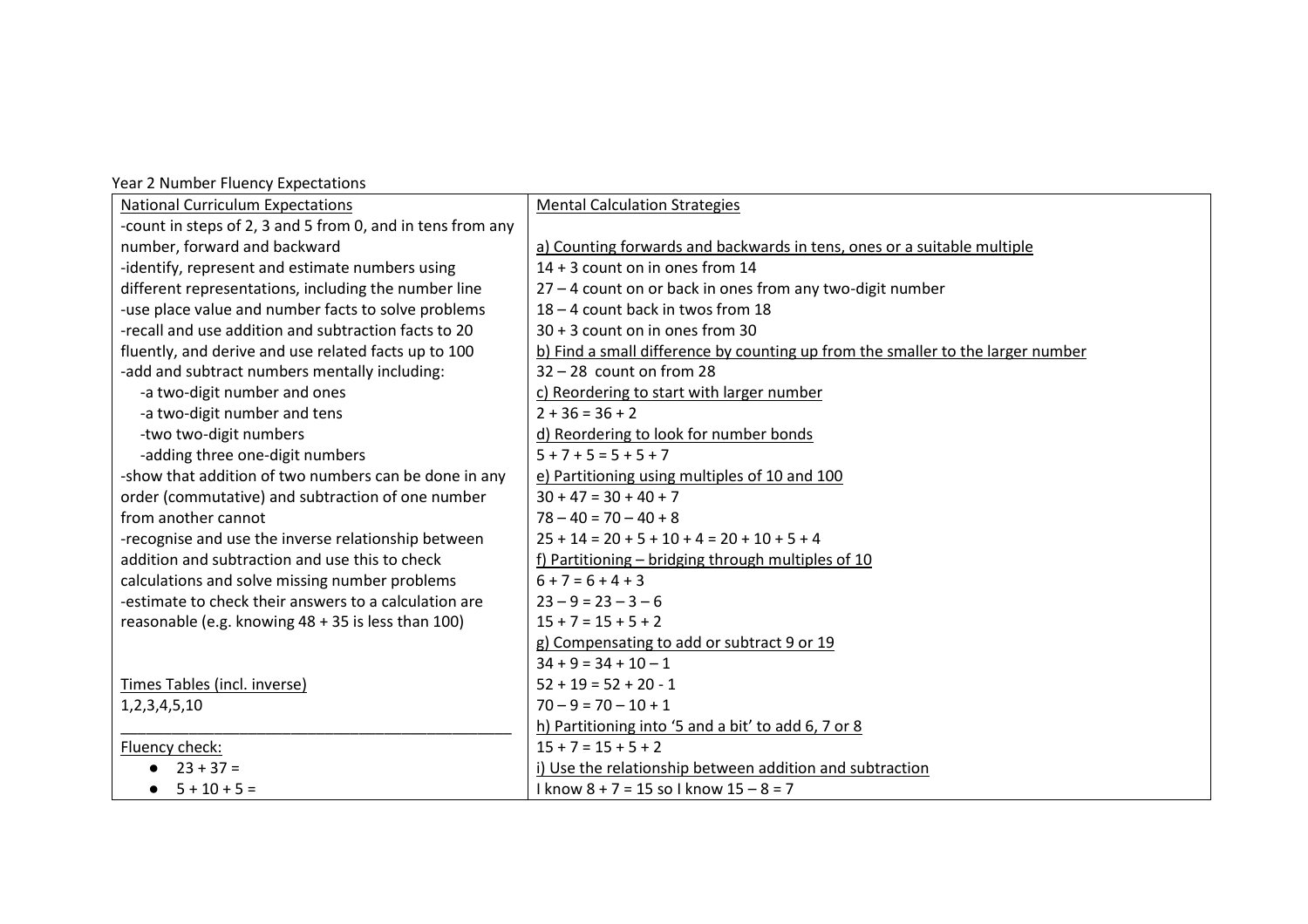| • $98 + 4 =$ | j) Multiplying by 10 moves one place value column to the left |
|--------------|---------------------------------------------------------------|
| $5 + 32 =$   | 3 ones $x 10 = 3$ tens = 30                                   |
| • $6 = 11 -$ | 2 tens $x$ 10 = 2 hundreds = 200                              |
|              |                                                               |
|              |                                                               |
|              |                                                               |
|              |                                                               |
|              |                                                               |
|              |                                                               |
|              |                                                               |
|              |                                                               |
|              |                                                               |
|              |                                                               |
|              |                                                               |
|              |                                                               |
|              |                                                               |
|              |                                                               |
|              |                                                               |
|              |                                                               |
|              |                                                               |
|              |                                                               |
|              |                                                               |
|              |                                                               |
|              |                                                               |
|              |                                                               |
|              |                                                               |
|              |                                                               |

Year 3 Number Fluency Expectations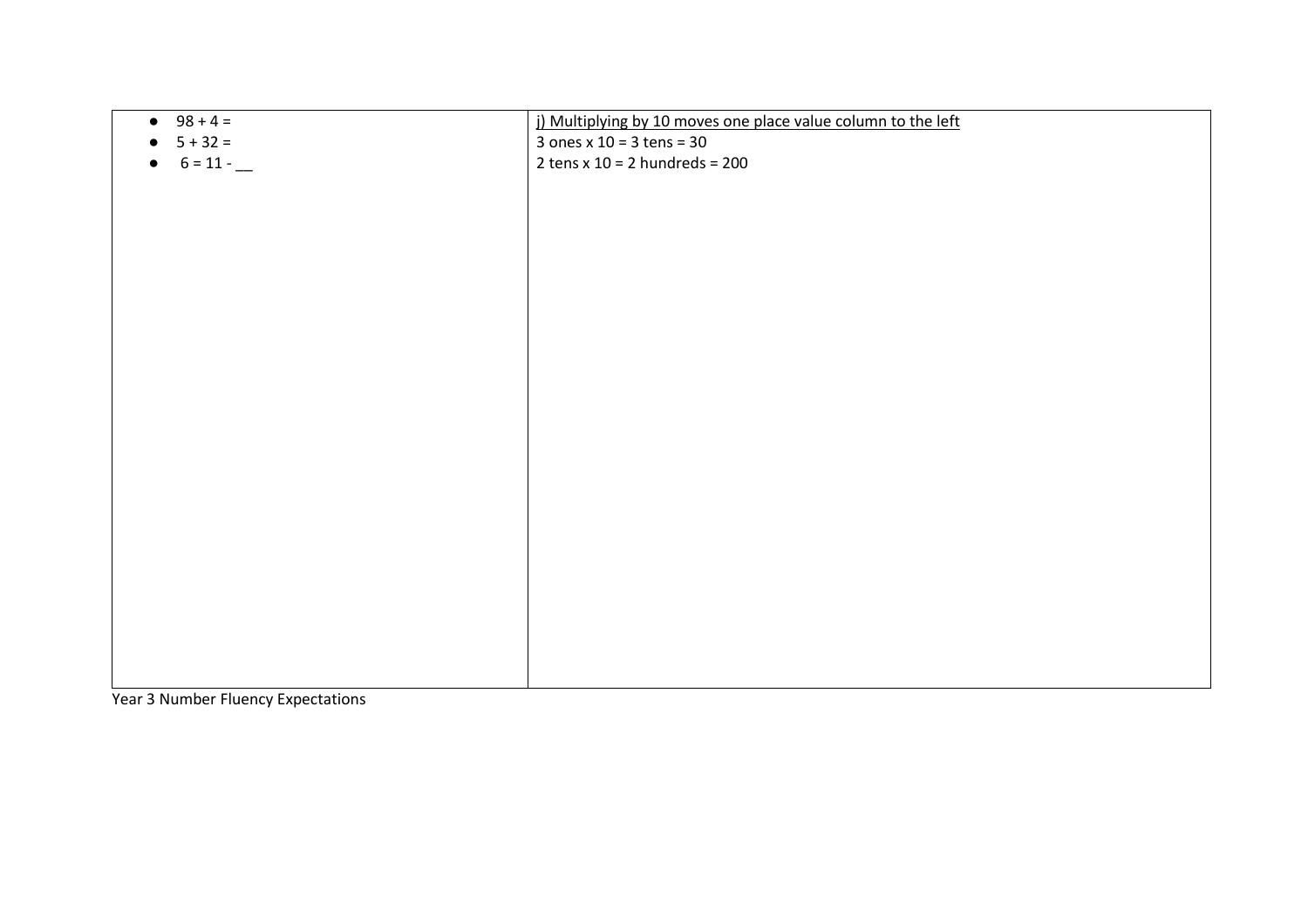| <b>National Curriculum Expectations</b>                                        | <b>Mental Calculation Strategies</b>                                           |
|--------------------------------------------------------------------------------|--------------------------------------------------------------------------------|
| -count from 0 in multiples of 4, 8, 50 and 100; find 10 or                     |                                                                                |
| 100 more or less than a given number                                           | a) To count on in different jumps bridging 10s and 100s                        |
| -recognise the place value of each digit in a three-digit                      | Count in 10s from 76                                                           |
| number (hundreds, tens, ones)                                                  | Count in 2s from 15                                                            |
| -compare and order numbers up to 1000                                          | b) Reordering and finding number bonds or near doubles to add multiple numbers |
| -identify, represent and estimate numbers using                                | $23 + 54 = 54 + 23$                                                            |
| different representations                                                      | $12 - 7 - 2 = 12 - 2 - 7$                                                      |
| -add and subtract numbers mentally, including:                                 | $13 + 21 + 13 = 13 + 13 + 21$ (using double 13)                                |
| -a three-digit number and ones                                                 | c) Partitioning using multiples of 1, 10 and 100                               |
| -a three-digit number and tens                                                 | $23 + 45 = 40 + 5 + 20 + 3 = 40 + 20 + 5 + 3$                                  |
| -a three-digit number and hundreds                                             | $68 - 32 = 60 + 8 - 30 - 2 = 60 - 30 + 8 - 2$                                  |
| -recall and use multiplication and division facts for the 3,                   | d) Partitioning - bridging through multiples of 10                             |
| 4 and 8 multiplication tables                                                  | $49 + 32 = 49 + 1 + 31$                                                        |
| -write and calculate mathematical statements for                               | e) Compensating to add or subtract 8,9, 18, 19 etc.                            |
| multiplication and division using the multiplication tables                    | $53 + 9 = 53 + 10 - 1$                                                         |
| that they know, including for two-digit numbers times                          | $84 - 18 = 84 - 20 + 2$                                                        |
| one-digit                                                                      | f) Using Near Doubles                                                          |
| numbers, using mental and progressing to formal written                        | 18 + 16 is double 18 and subtract 2 or double 16 and add 2                     |
| method                                                                         | 36 + 35 is double 36 and subtract 1 or double 35 and add 1                     |
| -estimate the answer to a calculation and use inverse                          | 60 + 70 is double 60 and add 10 or double 70 and subtract 10                   |
| operations to check answer                                                     | g) Using a known fact to identify others                                       |
|                                                                                | $7 + 8 = 15$ so $15 - 7 = 8$                                                   |
| <b>Times Tables</b>                                                            | $7 + 8 = 15$ so $7 + 28 = 15 + 20 = 35$                                        |
| All to 12 x 12                                                                 | h) Multiplying by 10/100 moves one/two place value column to the left          |
|                                                                                | 3 ones $x 10 = 3$ tens = 30                                                    |
| Pupils develop efficient mental methods, for example,                          | 2 tens $x$ 100 = 2 thousands = 2,000                                           |
| using commutativity and associativity (for example, 4 x                        | i) To use estimations/number facts to check accuracy                           |
| $12 \times 5 = 4 \times 5 \times 12 = 20 \times 12 = 240$ ) and multiplication | 46 + 58 will be close to 100                                                   |
| and division facts (for example, using $3 \times 2 = 6$ , $6 \div 3 = 2$       | 23 x 5 will end in 5 or 0                                                      |
| and $2 = 6 \div 3$ ) to derive related facts (for example, $30 \times 2$       | j) to know the relationship between multiplication and division fact families  |
| $= 60$ , $60 \div 3 = 20$ and $20 = 60 \div 3$ ).                              | $3 \times 6 = 18$ so $18 \div 3 = 6$ and $18 \div 6 = 3$                       |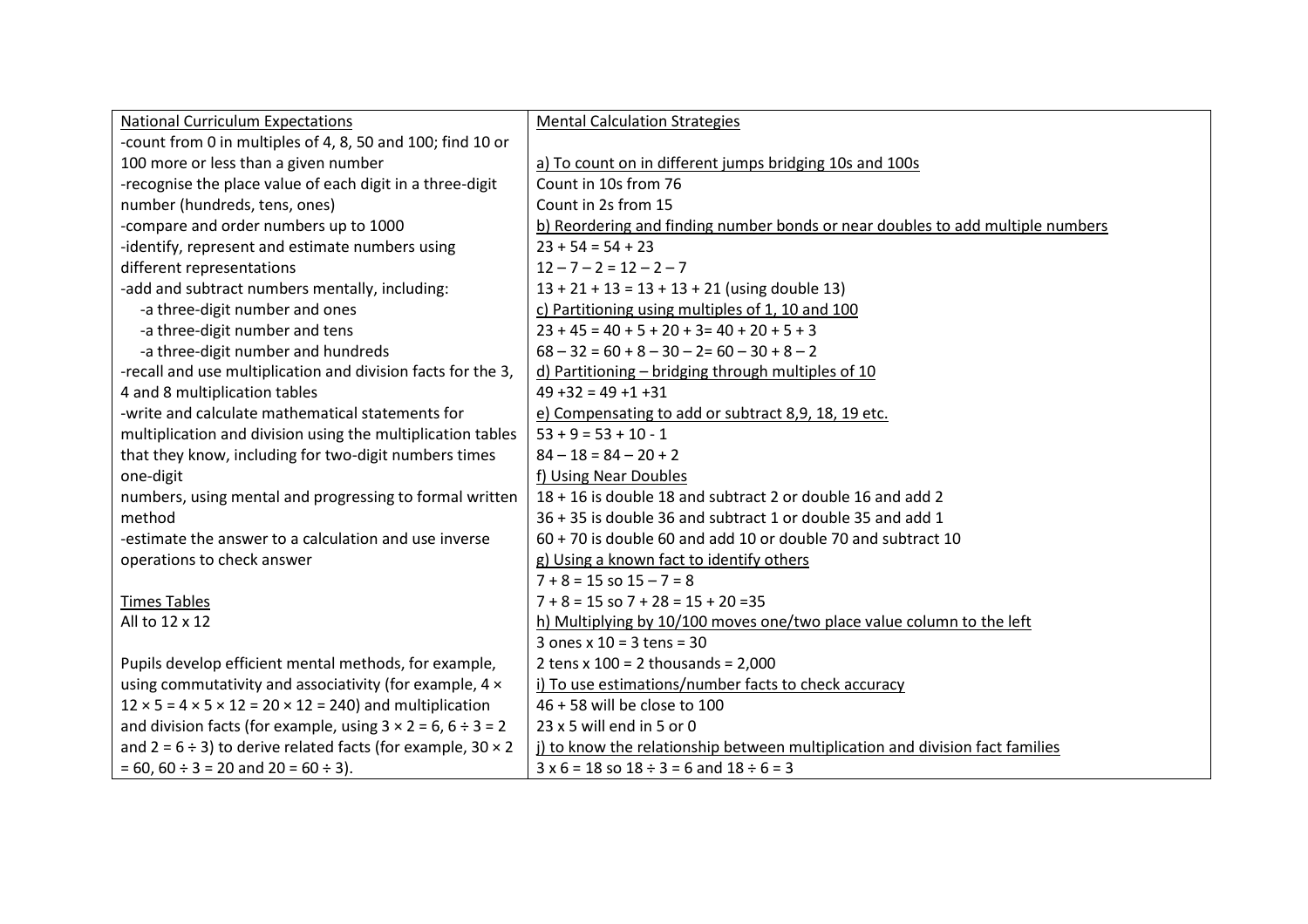Year 4 Number Fluency Expectations

| -count in multiples of 6, 7, 9, 25 and 1000<br>a) To count on and back in different jumps bridging 10s, 100s and 100's<br>-find 1000 more or less than a given number<br>Count in 10s from 76 or Count in 2s from 15<br>86 – 30 count back in tens from 86 or count on in tens from 30<br>-count backwards through zero to include negative<br>960 - 500 count back in hundreds from 960 or count on in hundreds from 500<br>numbers<br>b) Reordering to add or multiply 3 or more numbers<br>-round any number to the nearest 10, 100 or 1000<br>$6 + 13 + 4 + 3 = 6 + 4 + 13 + 3$<br>-solve number and practical problems that involve all of<br>$17 + 9 - 7 = 17 - 7 + 9$<br>the above and with increasingly large positive numbers<br>$4 \times 3 \times 5 = 5 \times 4 \times 3 = 20 \times 3 = 60$<br>-estimate and use inverse operations to check answers to<br>a calculation.<br>c) Partitioning - bridging through multiples of 10 or 100<br>$57 + 14 = 57 + 3 + 11$ or $57 + 13 + 1$<br>- recall multiplication and division facts for multiplication<br>tables up to<br>d) Compensating to add or subtract<br>$12 \times 12$<br>$38 + 69 = 38 + 70 - 1$<br>$53 + 29 = 53 + 30 - 1$<br>-use place value, known and derived facts to multiply and<br>$64 - 19 = 64 - 20 + 1$<br>divide mentally, including:<br>-multiplying by 0 and 1<br>e) Using Near Doubles<br>38 + 35 is double 35 and add 3<br>-dividing by 1<br>160 + 170 is double 150 and add 10 then add 20, or double 160 and add 10, or double 170 and<br>-multiplying together three numbers<br>-recognise and use factor pairs and commutativity in<br>subtract<br>mental calculations<br>380 + 380 is double 400 and subtract 20 twice<br>-count up and down in hundredths; recognise that<br>f) Identify fact families for addition and subtraction to solve problems<br>hundredths arise when dividing an object by one<br>$1$ know 6 x 7 = 42 so I know 42 $\div$ 6 = 7<br>hundred and dividing tenths by ten<br>h) Multiplying by 10/100 moves one/two place value column to the left and dividing moves to<br>-find the effect of dividing a one- or two-digit number by<br>the right<br>10 and 100, identifying the value of the digits in the<br>3 ones $x 10 = 3$ tens = 30<br>answer as ones, tenths and hundredth<br>2 tens x $100 = 2$ thousands = 2,000<br>i) Using partitioning to multiply<br>$17 \times 6 = 10 \times 6 + 7 \times 6 = 60 + 42 = 102$<br>Times Tables (incl. inverse)<br>j) Partitioning to double or halve any number<br>All to 12x12<br>Double 347 is double 300, double 40 and double 7<br>Half of 450 is half 400, half 40, half 10<br>MTC in Summer term. |                                         |                                      |
|------------------------------------------------------------------------------------------------------------------------------------------------------------------------------------------------------------------------------------------------------------------------------------------------------------------------------------------------------------------------------------------------------------------------------------------------------------------------------------------------------------------------------------------------------------------------------------------------------------------------------------------------------------------------------------------------------------------------------------------------------------------------------------------------------------------------------------------------------------------------------------------------------------------------------------------------------------------------------------------------------------------------------------------------------------------------------------------------------------------------------------------------------------------------------------------------------------------------------------------------------------------------------------------------------------------------------------------------------------------------------------------------------------------------------------------------------------------------------------------------------------------------------------------------------------------------------------------------------------------------------------------------------------------------------------------------------------------------------------------------------------------------------------------------------------------------------------------------------------------------------------------------------------------------------------------------------------------------------------------------------------------------------------------------------------------------------------------------------------------------------------------------------------------------------------------------------------------------------------------------------------------------------------------------------------------------------------------------------------------------------------------------------------------------------------------------------------------------------------------------------------------------------------------------------------------------------------------------------------------------------------------------------------------------|-----------------------------------------|--------------------------------------|
|                                                                                                                                                                                                                                                                                                                                                                                                                                                                                                                                                                                                                                                                                                                                                                                                                                                                                                                                                                                                                                                                                                                                                                                                                                                                                                                                                                                                                                                                                                                                                                                                                                                                                                                                                                                                                                                                                                                                                                                                                                                                                                                                                                                                                                                                                                                                                                                                                                                                                                                                                                                                                                                                        | <b>National Curriculum Expectations</b> | <b>Mental Calculation Strategies</b> |
|                                                                                                                                                                                                                                                                                                                                                                                                                                                                                                                                                                                                                                                                                                                                                                                                                                                                                                                                                                                                                                                                                                                                                                                                                                                                                                                                                                                                                                                                                                                                                                                                                                                                                                                                                                                                                                                                                                                                                                                                                                                                                                                                                                                                                                                                                                                                                                                                                                                                                                                                                                                                                                                                        |                                         |                                      |
|                                                                                                                                                                                                                                                                                                                                                                                                                                                                                                                                                                                                                                                                                                                                                                                                                                                                                                                                                                                                                                                                                                                                                                                                                                                                                                                                                                                                                                                                                                                                                                                                                                                                                                                                                                                                                                                                                                                                                                                                                                                                                                                                                                                                                                                                                                                                                                                                                                                                                                                                                                                                                                                                        |                                         |                                      |
|                                                                                                                                                                                                                                                                                                                                                                                                                                                                                                                                                                                                                                                                                                                                                                                                                                                                                                                                                                                                                                                                                                                                                                                                                                                                                                                                                                                                                                                                                                                                                                                                                                                                                                                                                                                                                                                                                                                                                                                                                                                                                                                                                                                                                                                                                                                                                                                                                                                                                                                                                                                                                                                                        |                                         |                                      |
|                                                                                                                                                                                                                                                                                                                                                                                                                                                                                                                                                                                                                                                                                                                                                                                                                                                                                                                                                                                                                                                                                                                                                                                                                                                                                                                                                                                                                                                                                                                                                                                                                                                                                                                                                                                                                                                                                                                                                                                                                                                                                                                                                                                                                                                                                                                                                                                                                                                                                                                                                                                                                                                                        |                                         |                                      |
|                                                                                                                                                                                                                                                                                                                                                                                                                                                                                                                                                                                                                                                                                                                                                                                                                                                                                                                                                                                                                                                                                                                                                                                                                                                                                                                                                                                                                                                                                                                                                                                                                                                                                                                                                                                                                                                                                                                                                                                                                                                                                                                                                                                                                                                                                                                                                                                                                                                                                                                                                                                                                                                                        |                                         |                                      |
|                                                                                                                                                                                                                                                                                                                                                                                                                                                                                                                                                                                                                                                                                                                                                                                                                                                                                                                                                                                                                                                                                                                                                                                                                                                                                                                                                                                                                                                                                                                                                                                                                                                                                                                                                                                                                                                                                                                                                                                                                                                                                                                                                                                                                                                                                                                                                                                                                                                                                                                                                                                                                                                                        |                                         |                                      |
|                                                                                                                                                                                                                                                                                                                                                                                                                                                                                                                                                                                                                                                                                                                                                                                                                                                                                                                                                                                                                                                                                                                                                                                                                                                                                                                                                                                                                                                                                                                                                                                                                                                                                                                                                                                                                                                                                                                                                                                                                                                                                                                                                                                                                                                                                                                                                                                                                                                                                                                                                                                                                                                                        |                                         |                                      |
|                                                                                                                                                                                                                                                                                                                                                                                                                                                                                                                                                                                                                                                                                                                                                                                                                                                                                                                                                                                                                                                                                                                                                                                                                                                                                                                                                                                                                                                                                                                                                                                                                                                                                                                                                                                                                                                                                                                                                                                                                                                                                                                                                                                                                                                                                                                                                                                                                                                                                                                                                                                                                                                                        |                                         |                                      |
|                                                                                                                                                                                                                                                                                                                                                                                                                                                                                                                                                                                                                                                                                                                                                                                                                                                                                                                                                                                                                                                                                                                                                                                                                                                                                                                                                                                                                                                                                                                                                                                                                                                                                                                                                                                                                                                                                                                                                                                                                                                                                                                                                                                                                                                                                                                                                                                                                                                                                                                                                                                                                                                                        |                                         |                                      |
|                                                                                                                                                                                                                                                                                                                                                                                                                                                                                                                                                                                                                                                                                                                                                                                                                                                                                                                                                                                                                                                                                                                                                                                                                                                                                                                                                                                                                                                                                                                                                                                                                                                                                                                                                                                                                                                                                                                                                                                                                                                                                                                                                                                                                                                                                                                                                                                                                                                                                                                                                                                                                                                                        |                                         |                                      |
|                                                                                                                                                                                                                                                                                                                                                                                                                                                                                                                                                                                                                                                                                                                                                                                                                                                                                                                                                                                                                                                                                                                                                                                                                                                                                                                                                                                                                                                                                                                                                                                                                                                                                                                                                                                                                                                                                                                                                                                                                                                                                                                                                                                                                                                                                                                                                                                                                                                                                                                                                                                                                                                                        |                                         |                                      |
|                                                                                                                                                                                                                                                                                                                                                                                                                                                                                                                                                                                                                                                                                                                                                                                                                                                                                                                                                                                                                                                                                                                                                                                                                                                                                                                                                                                                                                                                                                                                                                                                                                                                                                                                                                                                                                                                                                                                                                                                                                                                                                                                                                                                                                                                                                                                                                                                                                                                                                                                                                                                                                                                        |                                         |                                      |
|                                                                                                                                                                                                                                                                                                                                                                                                                                                                                                                                                                                                                                                                                                                                                                                                                                                                                                                                                                                                                                                                                                                                                                                                                                                                                                                                                                                                                                                                                                                                                                                                                                                                                                                                                                                                                                                                                                                                                                                                                                                                                                                                                                                                                                                                                                                                                                                                                                                                                                                                                                                                                                                                        |                                         |                                      |
|                                                                                                                                                                                                                                                                                                                                                                                                                                                                                                                                                                                                                                                                                                                                                                                                                                                                                                                                                                                                                                                                                                                                                                                                                                                                                                                                                                                                                                                                                                                                                                                                                                                                                                                                                                                                                                                                                                                                                                                                                                                                                                                                                                                                                                                                                                                                                                                                                                                                                                                                                                                                                                                                        |                                         |                                      |
|                                                                                                                                                                                                                                                                                                                                                                                                                                                                                                                                                                                                                                                                                                                                                                                                                                                                                                                                                                                                                                                                                                                                                                                                                                                                                                                                                                                                                                                                                                                                                                                                                                                                                                                                                                                                                                                                                                                                                                                                                                                                                                                                                                                                                                                                                                                                                                                                                                                                                                                                                                                                                                                                        |                                         |                                      |
|                                                                                                                                                                                                                                                                                                                                                                                                                                                                                                                                                                                                                                                                                                                                                                                                                                                                                                                                                                                                                                                                                                                                                                                                                                                                                                                                                                                                                                                                                                                                                                                                                                                                                                                                                                                                                                                                                                                                                                                                                                                                                                                                                                                                                                                                                                                                                                                                                                                                                                                                                                                                                                                                        |                                         |                                      |
|                                                                                                                                                                                                                                                                                                                                                                                                                                                                                                                                                                                                                                                                                                                                                                                                                                                                                                                                                                                                                                                                                                                                                                                                                                                                                                                                                                                                                                                                                                                                                                                                                                                                                                                                                                                                                                                                                                                                                                                                                                                                                                                                                                                                                                                                                                                                                                                                                                                                                                                                                                                                                                                                        |                                         |                                      |
|                                                                                                                                                                                                                                                                                                                                                                                                                                                                                                                                                                                                                                                                                                                                                                                                                                                                                                                                                                                                                                                                                                                                                                                                                                                                                                                                                                                                                                                                                                                                                                                                                                                                                                                                                                                                                                                                                                                                                                                                                                                                                                                                                                                                                                                                                                                                                                                                                                                                                                                                                                                                                                                                        |                                         |                                      |
|                                                                                                                                                                                                                                                                                                                                                                                                                                                                                                                                                                                                                                                                                                                                                                                                                                                                                                                                                                                                                                                                                                                                                                                                                                                                                                                                                                                                                                                                                                                                                                                                                                                                                                                                                                                                                                                                                                                                                                                                                                                                                                                                                                                                                                                                                                                                                                                                                                                                                                                                                                                                                                                                        |                                         |                                      |
|                                                                                                                                                                                                                                                                                                                                                                                                                                                                                                                                                                                                                                                                                                                                                                                                                                                                                                                                                                                                                                                                                                                                                                                                                                                                                                                                                                                                                                                                                                                                                                                                                                                                                                                                                                                                                                                                                                                                                                                                                                                                                                                                                                                                                                                                                                                                                                                                                                                                                                                                                                                                                                                                        |                                         |                                      |
|                                                                                                                                                                                                                                                                                                                                                                                                                                                                                                                                                                                                                                                                                                                                                                                                                                                                                                                                                                                                                                                                                                                                                                                                                                                                                                                                                                                                                                                                                                                                                                                                                                                                                                                                                                                                                                                                                                                                                                                                                                                                                                                                                                                                                                                                                                                                                                                                                                                                                                                                                                                                                                                                        |                                         |                                      |
|                                                                                                                                                                                                                                                                                                                                                                                                                                                                                                                                                                                                                                                                                                                                                                                                                                                                                                                                                                                                                                                                                                                                                                                                                                                                                                                                                                                                                                                                                                                                                                                                                                                                                                                                                                                                                                                                                                                                                                                                                                                                                                                                                                                                                                                                                                                                                                                                                                                                                                                                                                                                                                                                        |                                         |                                      |
|                                                                                                                                                                                                                                                                                                                                                                                                                                                                                                                                                                                                                                                                                                                                                                                                                                                                                                                                                                                                                                                                                                                                                                                                                                                                                                                                                                                                                                                                                                                                                                                                                                                                                                                                                                                                                                                                                                                                                                                                                                                                                                                                                                                                                                                                                                                                                                                                                                                                                                                                                                                                                                                                        |                                         |                                      |
|                                                                                                                                                                                                                                                                                                                                                                                                                                                                                                                                                                                                                                                                                                                                                                                                                                                                                                                                                                                                                                                                                                                                                                                                                                                                                                                                                                                                                                                                                                                                                                                                                                                                                                                                                                                                                                                                                                                                                                                                                                                                                                                                                                                                                                                                                                                                                                                                                                                                                                                                                                                                                                                                        |                                         |                                      |
|                                                                                                                                                                                                                                                                                                                                                                                                                                                                                                                                                                                                                                                                                                                                                                                                                                                                                                                                                                                                                                                                                                                                                                                                                                                                                                                                                                                                                                                                                                                                                                                                                                                                                                                                                                                                                                                                                                                                                                                                                                                                                                                                                                                                                                                                                                                                                                                                                                                                                                                                                                                                                                                                        |                                         |                                      |
|                                                                                                                                                                                                                                                                                                                                                                                                                                                                                                                                                                                                                                                                                                                                                                                                                                                                                                                                                                                                                                                                                                                                                                                                                                                                                                                                                                                                                                                                                                                                                                                                                                                                                                                                                                                                                                                                                                                                                                                                                                                                                                                                                                                                                                                                                                                                                                                                                                                                                                                                                                                                                                                                        |                                         |                                      |
|                                                                                                                                                                                                                                                                                                                                                                                                                                                                                                                                                                                                                                                                                                                                                                                                                                                                                                                                                                                                                                                                                                                                                                                                                                                                                                                                                                                                                                                                                                                                                                                                                                                                                                                                                                                                                                                                                                                                                                                                                                                                                                                                                                                                                                                                                                                                                                                                                                                                                                                                                                                                                                                                        |                                         |                                      |
|                                                                                                                                                                                                                                                                                                                                                                                                                                                                                                                                                                                                                                                                                                                                                                                                                                                                                                                                                                                                                                                                                                                                                                                                                                                                                                                                                                                                                                                                                                                                                                                                                                                                                                                                                                                                                                                                                                                                                                                                                                                                                                                                                                                                                                                                                                                                                                                                                                                                                                                                                                                                                                                                        |                                         |                                      |
|                                                                                                                                                                                                                                                                                                                                                                                                                                                                                                                                                                                                                                                                                                                                                                                                                                                                                                                                                                                                                                                                                                                                                                                                                                                                                                                                                                                                                                                                                                                                                                                                                                                                                                                                                                                                                                                                                                                                                                                                                                                                                                                                                                                                                                                                                                                                                                                                                                                                                                                                                                                                                                                                        |                                         |                                      |
|                                                                                                                                                                                                                                                                                                                                                                                                                                                                                                                                                                                                                                                                                                                                                                                                                                                                                                                                                                                                                                                                                                                                                                                                                                                                                                                                                                                                                                                                                                                                                                                                                                                                                                                                                                                                                                                                                                                                                                                                                                                                                                                                                                                                                                                                                                                                                                                                                                                                                                                                                                                                                                                                        |                                         |                                      |

Year 5 Fluency Expectations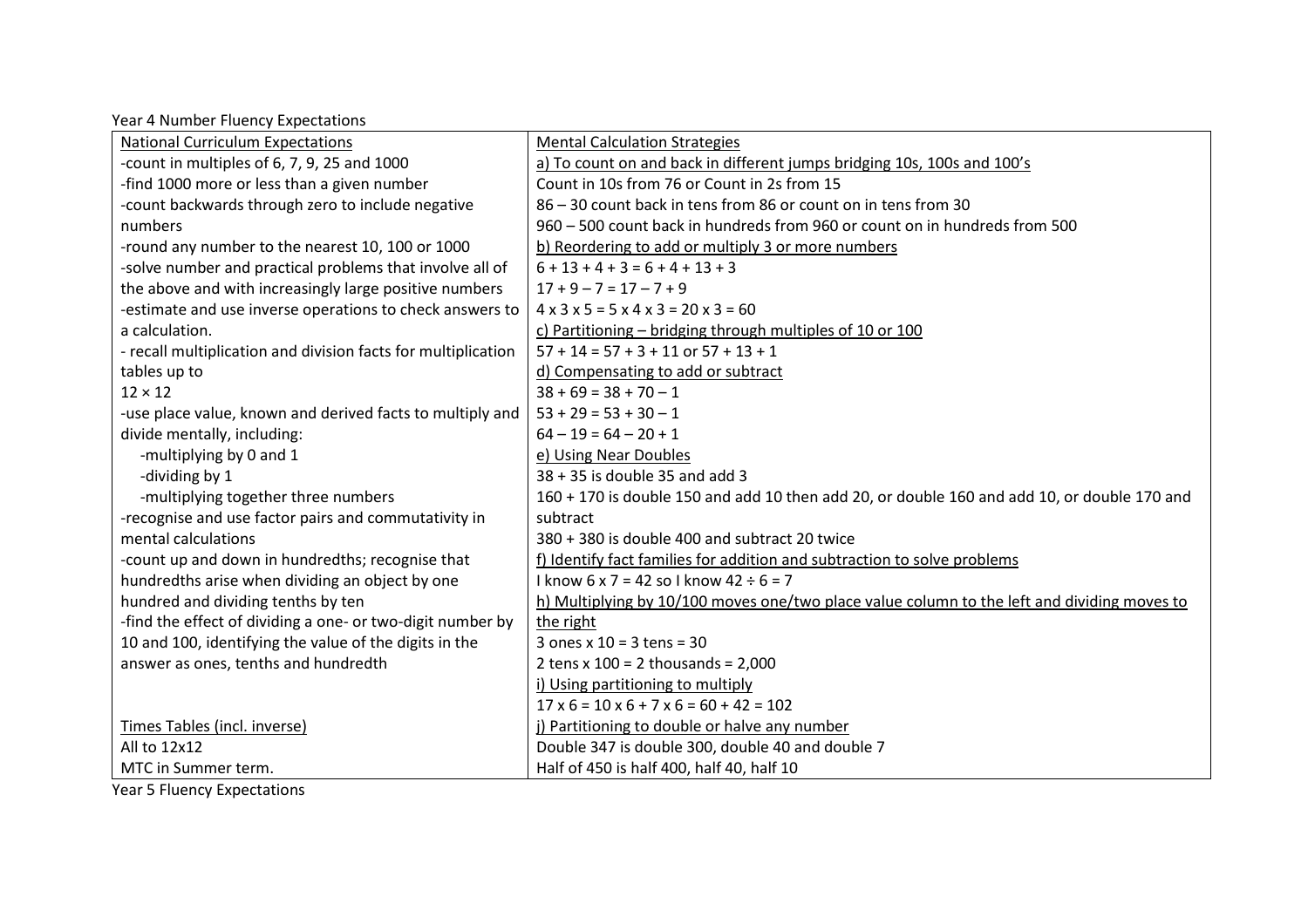| <b>National Curriculum Expectations</b>                                               | <b>Mental Calculation Strategies</b>                                                        |
|---------------------------------------------------------------------------------------|---------------------------------------------------------------------------------------------|
| -read, write, order and compare numbers to at least 1 000 000                         | a) Counting backwards and forwards in multiples of 1 or 10 from any number to 1 000 000     |
| and determine the value of each digit                                                 | Count in 20s from 346                                                                       |
| -count forwards or backwards in steps of powers of 10 for any                         | b) Partitioning to add - bridging through multiples of 1, 10, 100 or 1,000                  |
| given number up to 1 000 000                                                          | $3.8 + 2.6 = 3.8 + 0.2 + 2.4$                                                               |
| -interpret negative numbers in context, count forwards and                            | $560 + 357 = 560 + 40 + 317$                                                                |
| backwards with positive and negative whole numbers,                                   | c) Compensating to add or subtract any near multiples of 10 or 100                          |
| including through zero                                                                | $138 + 69 = 138 + 70 - 1$                                                                   |
| -round any number up to 1 000 000 to the nearest 10, 100,<br>1000, 10 000 and 100 000 | $405 - 399 = 405 - 400 + 1$                                                                 |
| -add and subtract numbers mentally with increasingly large                            | $21/2 + 13/4 = 21/2 + 2 - \frac{1}{4}$                                                      |
| numbers                                                                               | d) To be able to count backwards across 0 in different jumps                                |
| -use rounding to check answers to calculations and determine,                         | Count back from 0 in 2s                                                                     |
| in the context of a problem, levels of accuracy                                       |                                                                                             |
| -identify multiples and factors, including finding all factor pairs                   | e) Finding all factors of a number and identify fact families                               |
| of a number, and common factors of two numbers                                        | I know 24 is divisible by 1, 2, 3, 4, 6, 8, 12, and 24                                      |
| -know and use the vocabulary of prime numbers, prime factors                          | f) Multiplying by 10/100 moves one/two place value column to the left and dividing moves to |
| and composite (non-prime) numbers                                                     | the right                                                                                   |
| -multiply and divide numbers mentally drawing upon known                              | 3 ones $x 10 = 3$ tens = 30                                                                 |
| facts                                                                                 | 2 tens $x$ 100 = 2 thousands = 2,000                                                        |
| -multiply and divide whole numbers and those involving                                | gi) Using partitioning to multiply                                                          |
| decimals by 10, 100 and 1000                                                          | $17 \times 6 = 10 \times 6 + 7 \times 6 = 60 + 42 = 102$                                    |
| recognise and use square numbers and cube numbers, and the                            | h)To partition to multiply by multiples of 10, 100 etc                                      |
| notation for squared (2) and cubed (3)                                                | $43 \times 30 = 43 \times 3 \times 10$ or $43 \times 10 \times 3$                           |
|                                                                                       | $25 \times 400 = 25 \times 4 \times 100$                                                    |
| <b>Times Tables</b>                                                                   | i) To be able to identify the nearest multiple of 10, 100, 1,000                            |
| All to 12 x 12                                                                        | 578 is closest to 600                                                                       |
| Identify square numbers to 12 x 12<br>Identify prime numbers up to 20                 | 8243 is closest to 8,000                                                                    |
|                                                                                       | j) Estimate answers by rounding and using number facts                                      |
| Fluency check                                                                         | 687 + 503 will be roughly 700 + 500 = 1,200                                                 |
| Can show equivalence in missing number problems.<br>$\bullet$                         | 67 x 38 will be roughly 70 x 40 = 280                                                       |
| Eg 13 + 24 = 12 + _ ; 15 x 3 = 5 x _                                                  | $876 \div 5$ will have a remainder                                                          |
| Can construct equivalence statements involving<br>$\bullet$                           |                                                                                             |
| multiplication. Eg. 4 x 35 = 2 x 2 x 35; 3 x 270 = 3 x 3 x                            |                                                                                             |
| $9 \times 10$ .                                                                       |                                                                                             |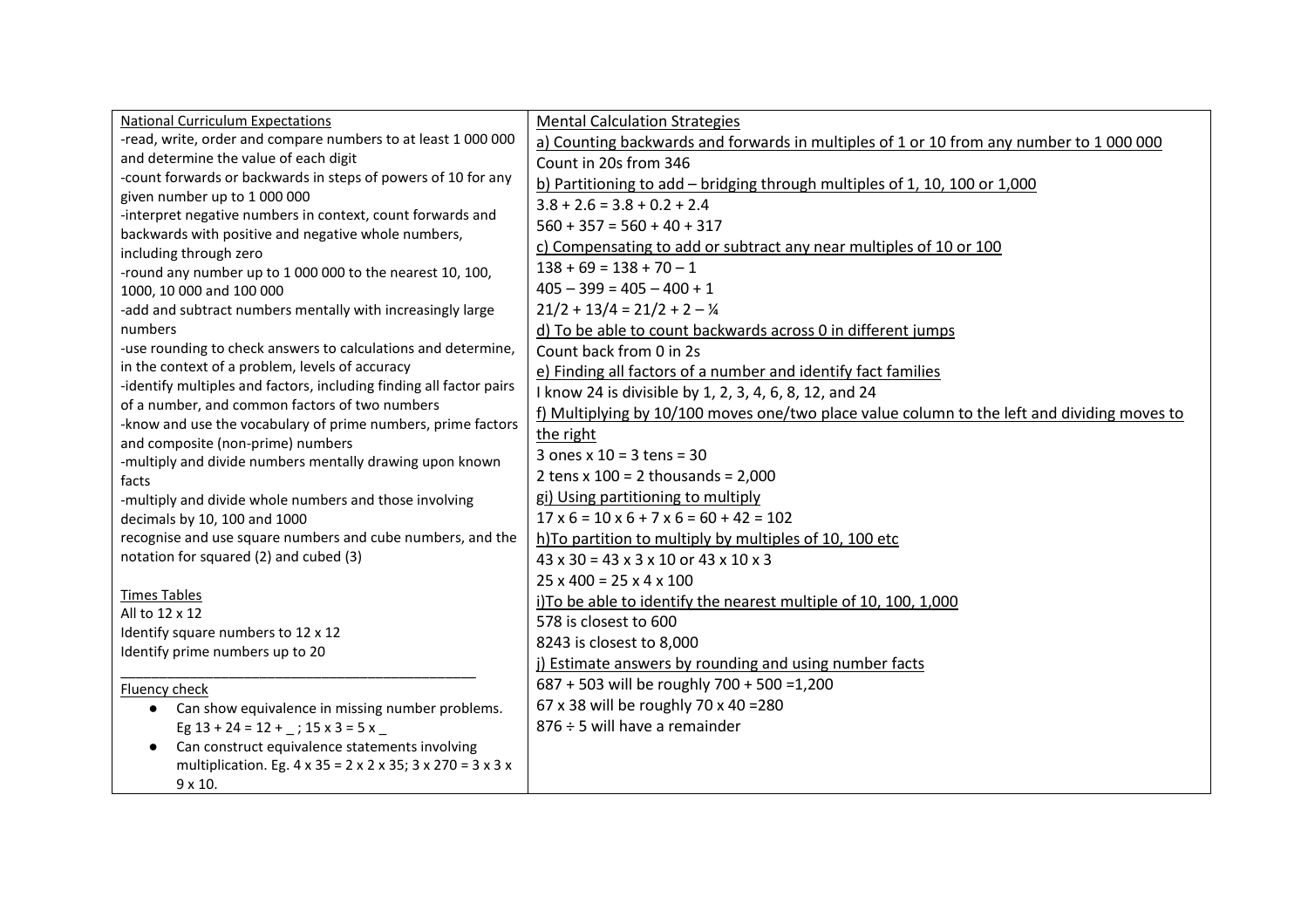Year 6 Number Fluency Expectations

| <b>National Curriculum Expectations</b>                   | <b>Mental Calculation Strategies</b>                                                        |
|-----------------------------------------------------------|---------------------------------------------------------------------------------------------|
|                                                           |                                                                                             |
| Consolidate all above                                     | a) Counting backwards and forwards in multiples of 1 or 10 from any number to 1 000 000     |
| -read, write, order and compare numbers up to 10 000      | Count in 20s from 346                                                                       |
| 000 and determine the value of each digit                 | b) Partitioning to add – bridging through multiples of 1, 10, 100 or 1,000                  |
| -round any whole number to a required degree of           | $3.8 + 2.6 = 3.8 + 0.2 + 2.4$                                                               |
| accuracy                                                  | $560 + 357 = 560 + 40 + 317$                                                                |
| -use negative numbers in context, and calculate intervals | c) Compensating to add or subtract any near multiples of 10 or 100                          |
| across zero                                               | $138 + 69 = 138 + 70 - 1$                                                                   |
| -perform mental calculations, including with mixed        | $405 - 399 = 405 - 400 + 1$                                                                 |
| operations and large numbers                              | $21/2 + 13/4 = 21/2 + 2 - \frac{1}{4}$                                                      |
| -identify common factors, common multiples and prime      | d) To be able to count backwards across 0 in different jumps                                |
| numbers                                                   | Count back from 0 in 2s                                                                     |
| -use their knowledge of the order of operations to carry  | e) Multiplying by 10/100 moves one/two place value column to the left and dividing moves to |
| out calculations involving the four operations            | the right etc.                                                                              |
| -use estimation to check answers to calculations and      | 3 ones $x 10 = 3$ tens = 30                                                                 |
| determine, in the context of a problem, an appropriate    | 2 tens x $100 = 2$ thousands = 2,000                                                        |
| degree of accuracy                                        | fi) Using partitioning to multiply                                                          |
|                                                           | $17 \times 6 = 10 \times 6 + 7 \times 6 = 60 + 42 = 102$                                    |
| <b>Times Tables</b>                                       | g) To partition to multiply by multiples of 10, 100 etc                                     |
| All to 12 x 12                                            | $43 \times 30 = 43 \times 3 \times 10$ or $43 \times 10 \times 3$                           |
| Identify square numbers to 12 x 12                        | $25 \times 400 = 25 \times 4 \times 100$                                                    |
| Identify cube numbers up to 5 x 5 x 5                     | h)To be able to round to the nearest multiple of 10, 100, 1,000, etc.                       |
| Identify prime numbers up to 100                          | 578,745 is closest to 600,000                                                               |
|                                                           | 8243 is closest to 8,000                                                                    |
| <b>Fluency check</b>                                      | i) To be able to count in tenths, hundredths and thousandths and know when to rename        |
| $-$ + 35 = 341                                            | 0.7, 0.8, 0.9, 1                                                                            |
| $-10 = 298$                                               | 0.695, 0.696, 0.697, 0.698, 0.699, 0.7                                                      |
| $5.87 + 3.123$                                            | j) Estimate answers by rounding and using number facts                                      |
| $= 8275 + 82$                                             | 687 + 503 will be roughly 700 + 500 = 1,200                                                 |
| $602 - 594$                                               | 67 x 38 will be roughly 70 x 40 = 280                                                       |
| $5 \times 8 \times 10 =$<br>$\bullet$                     | 876 ÷ 5 will have a remainder                                                               |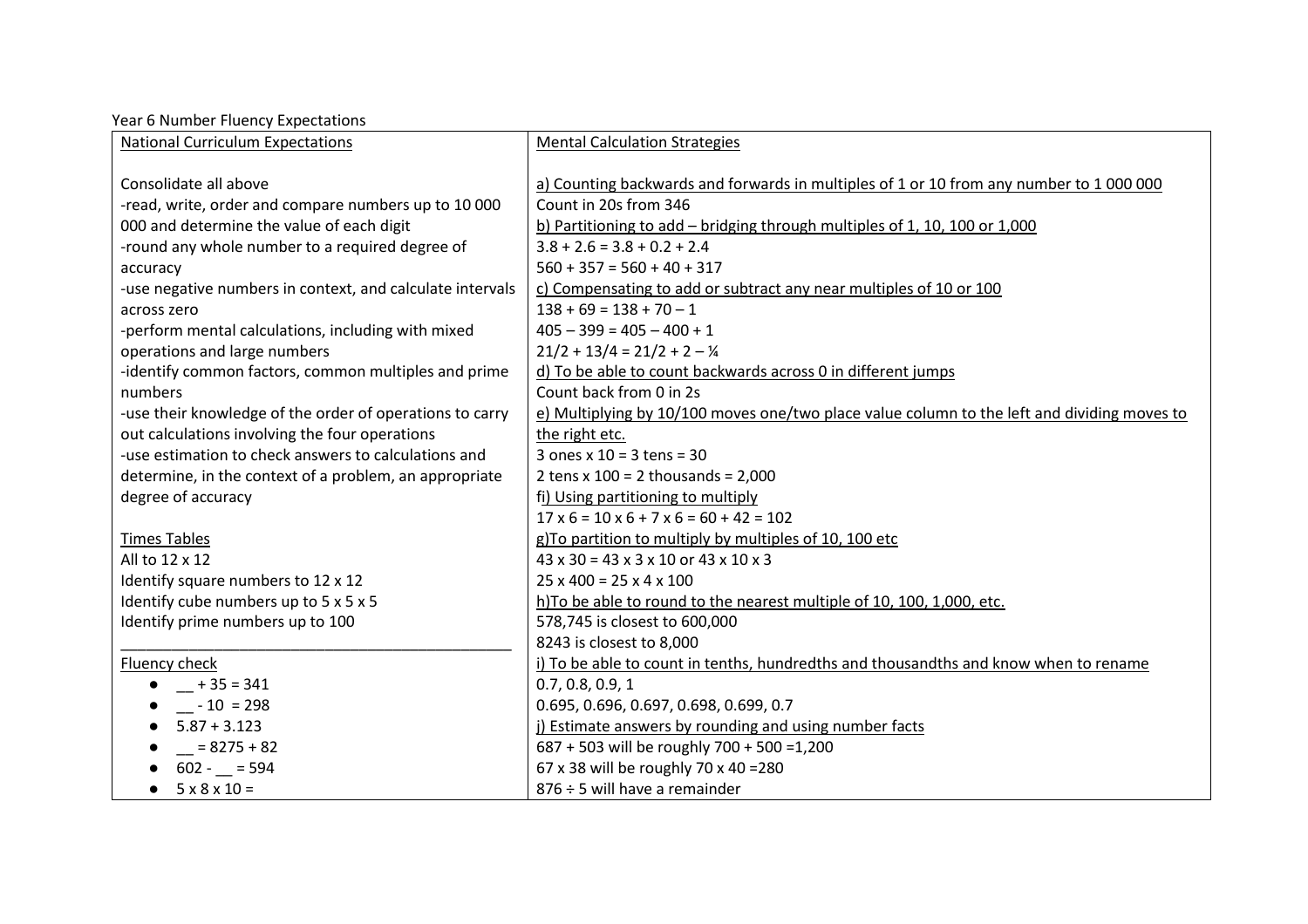#### **Why do children need to be fluent?**

*To the person without number sense, arithmetic is a bewildering territory in which any deviation from the known path may rapidly lead to being totally lost.* Dowker (1992)

The phrase 'number sense' is often used to mean conceptual fluency – understanding place value and the relationships between operations. Children need to be both procedurally and conceptually fluent – they need to know both how and why. Children who engage in a lot of practice without understanding what they are doing often forget, or remember incorrectly, those procedures. Further, there is growing evidence that once students have memorised and practised procedures without understanding, they have difficulty learning later to bring meaning to their work (Hiebert, 1999).

Russell describes two instances where children had a good idea about number relationships and operations but failed to use these successfully in practice. I'm sure you can think of similar examples that you have seen.

Child A knew, *when asked verbally*, what 112 and 40 were, and she had strategies to work out the answer which indicated that she understood place value – add 40 onto 110 and then add on the extra 2. But when asked to do it as a written calculation, she remembered an algorithm which was to do with lining up the numbers - and she remembered it incorrectly.

| Child A 112 | Child $\overline{B}$ 57 |
|-------------|-------------------------|
| $+40$       | x <sub>4</sub>          |
| 512         | 288                     |

Similarly Child B could work out 57 x 4 *mentally* using the knowledge that 57 is 50 and 7 and breaking down the calculation into 50 x 4 and adding on 7 x 4. But he had remembered a written algorithm which was to do with carrying a digit over - and he remembered it incorrectly. (Can you see what he did? He added the 2 to the 5 before multiplying it by 4.) Both children knew their written answers were not correct but were convinced they had used the right method (and you might wonder what instructions they rehearsed in their heads which led them to believe that).

On the other hand, conceptual fluency without procedural fluency can make the problem-solving process tortuous – children lose track of their thinking because they have to divert their energies into calculations which should be quick but aren't.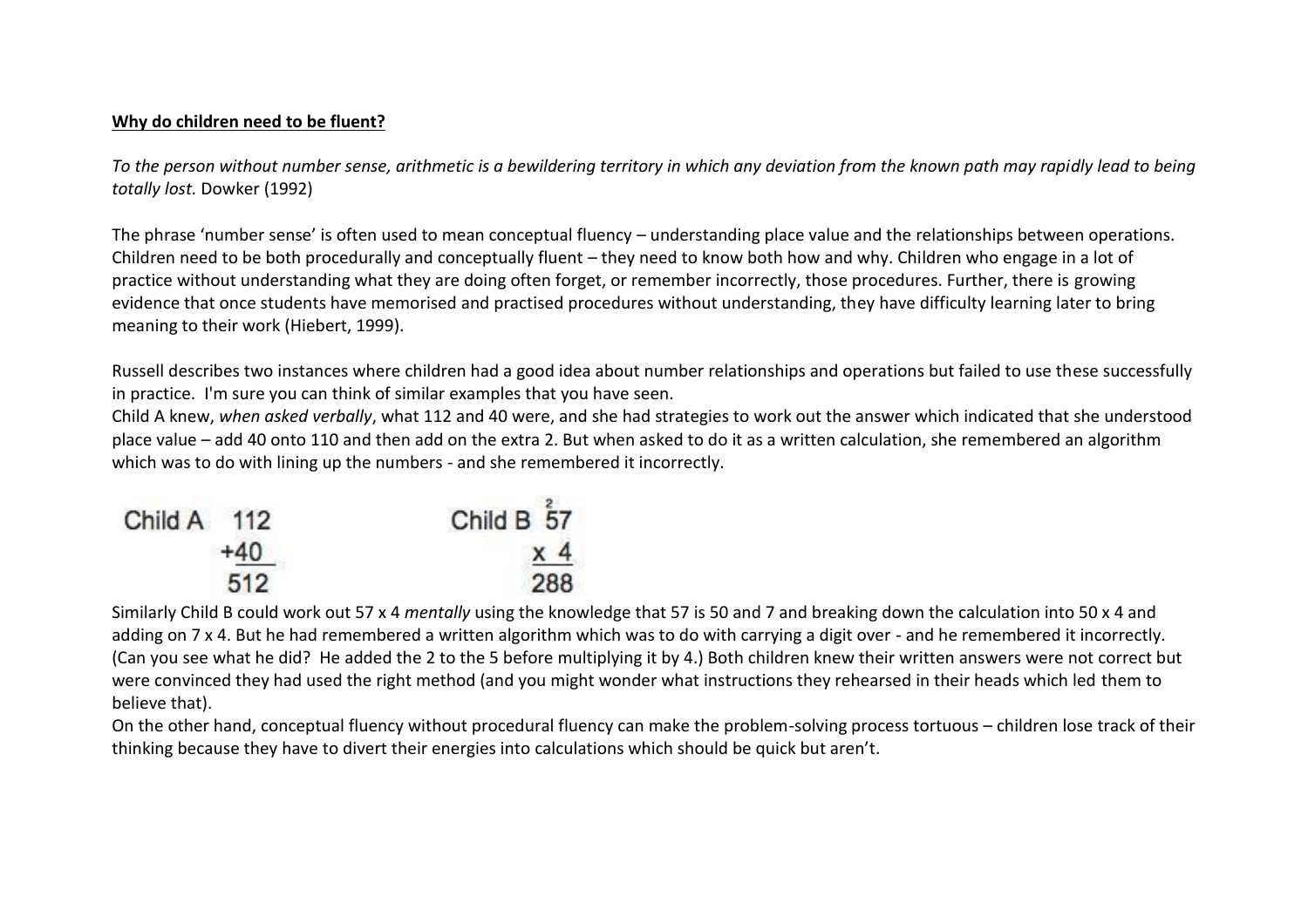## *How can we support children in becoming fluent?*

As with much of mathematics, the key to fluency is in making connections, and making them at the right time in a child's learning. *Manipulatives*

We learn by moving from the concrete to the abstract and structured apparatus such as Dienes can be helpful for learning about place value or number bonds. However the meaning isn't in the manipulatives themselves – it has to be constructed by children over a period of time, through playing around with them and connecting them directly to mental and recorded calculation.

# *Talking about their work*

At NRICH we often say you can't do maths unless you talk maths. But the quality of the talk is important. It is not simply children sharing how they did a particular calculation, but describing why and how it worked, and how their method is the same or different to those of others. In other words, giving children opportunities to use those higher-level skills of comparing, explaining and justifying. Russell says 'The reason that one problem can be solved in multiple ways is that mathematics does not consist of isolated rules, but connected ideas. Being able to solve a problem in more than one way, therefore, reveals the ability and the predilection to make connections between and among mathematical areas and topics'.

# *Consolidation in meaningful contexts*

By offering children practice in context we help them to make links between the types of situations that a particular strategy might suit. Russell calls this mathematical memory, which is different from just memorising. She says that important mathematical procedures cannot be "forgotten over the summer" because they are based in a web of connected ideas about fundamental mathematical relationships.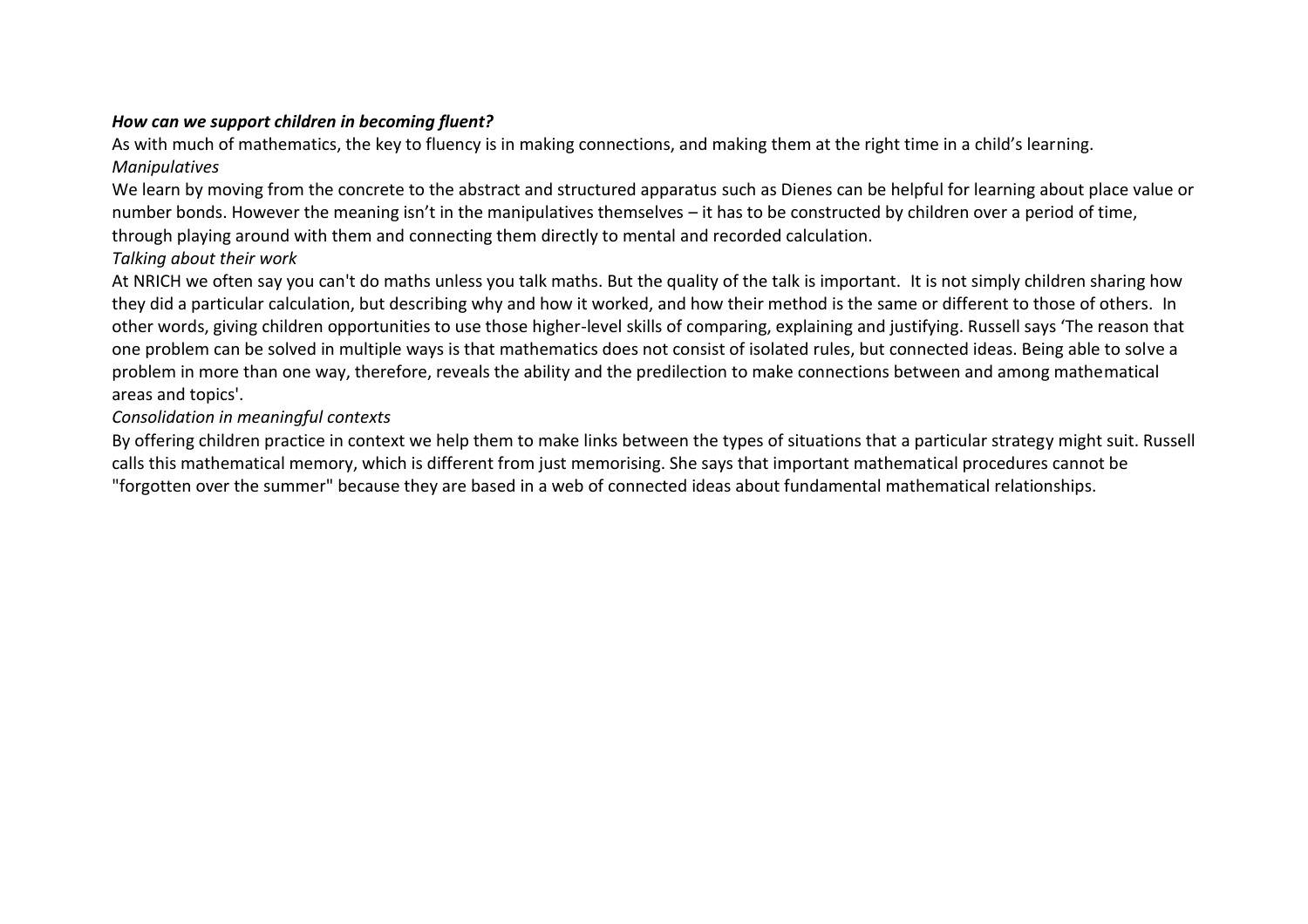| Child | $\mathsf{a}$ | $\mathsf b$ | $\mathsf{C}$ | $\sf d$ | $\mathsf{e}% _{t}\left( t\right)$ | $\mathsf f$ | $g_{\parallel}$ | h | $\mathbf{i}$ |  |
|-------|--------------|-------------|--------------|---------|-----------------------------------|-------------|-----------------|---|--------------|--|
|       |              |             |              |         |                                   |             |                 |   |              |  |
|       |              |             |              |         |                                   |             |                 |   |              |  |
|       |              |             |              |         |                                   |             |                 |   |              |  |
|       |              |             |              |         |                                   |             |                 |   |              |  |
|       |              |             |              |         |                                   |             |                 |   |              |  |
|       |              |             |              |         |                                   |             |                 |   |              |  |
|       |              |             |              |         |                                   |             |                 |   |              |  |
|       |              |             |              |         |                                   |             |                 |   |              |  |
|       |              |             |              |         |                                   |             |                 |   |              |  |
|       |              |             |              |         |                                   |             |                 |   |              |  |
|       |              |             |              |         |                                   |             |                 |   |              |  |
|       |              |             |              |         |                                   |             |                 |   |              |  |
|       |              |             |              |         |                                   |             |                 |   |              |  |
|       |              |             |              |         |                                   |             |                 |   |              |  |
|       |              |             |              |         |                                   |             |                 |   |              |  |
|       |              |             |              |         |                                   |             |                 |   |              |  |
|       |              |             |              |         |                                   |             |                 |   |              |  |
|       |              |             |              |         |                                   |             |                 |   |              |  |
|       |              |             |              |         |                                   |             |                 |   |              |  |
|       |              |             |              |         |                                   |             |                 |   |              |  |
|       |              |             |              |         |                                   |             |                 |   |              |  |
|       |              |             |              |         |                                   |             |                 |   |              |  |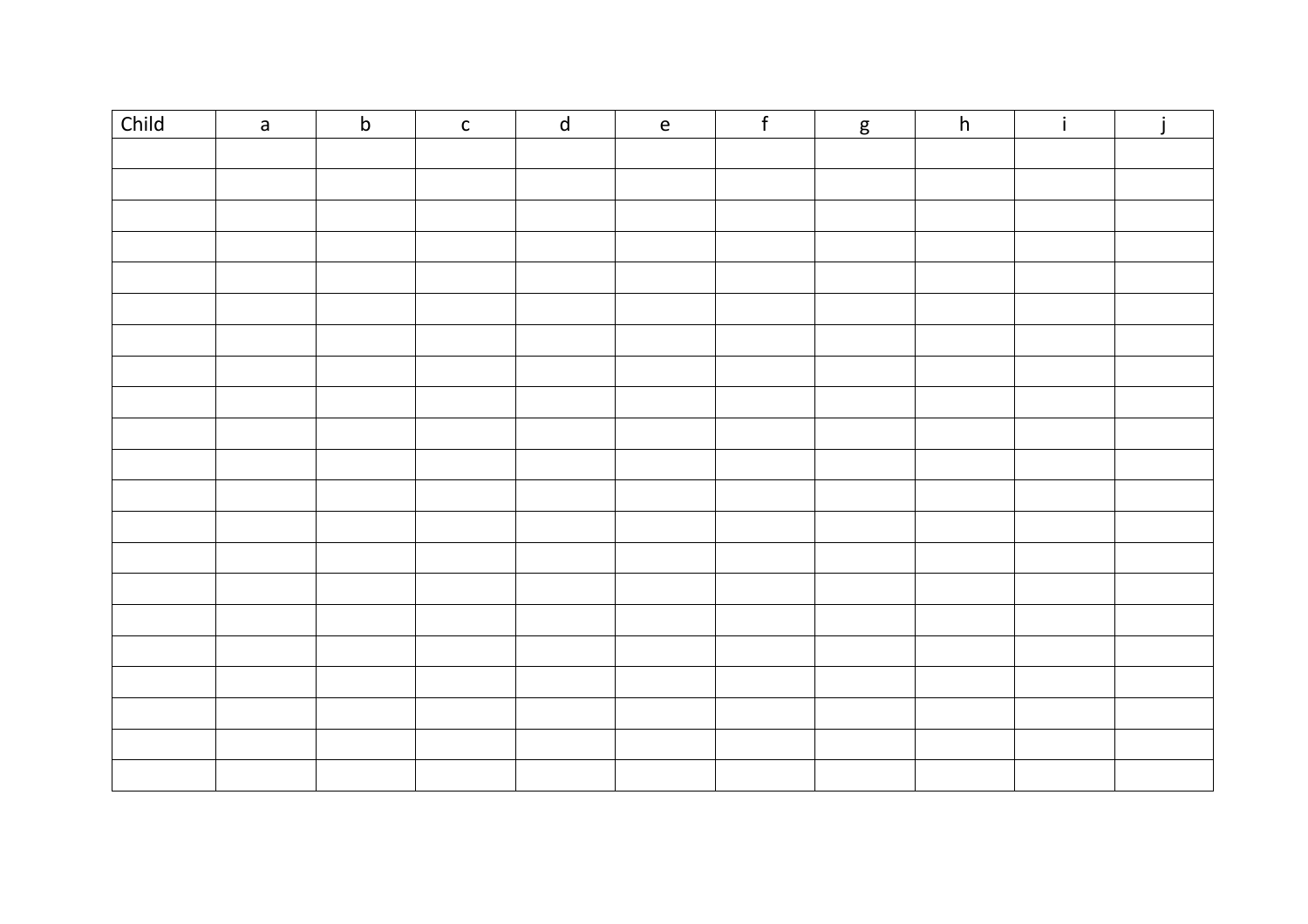|  |  | the contract of the contract of the contract of the contract of the contract of the contract of the contract of |  |  |  |
|--|--|-----------------------------------------------------------------------------------------------------------------|--|--|--|
|  |  |                                                                                                                 |  |  |  |